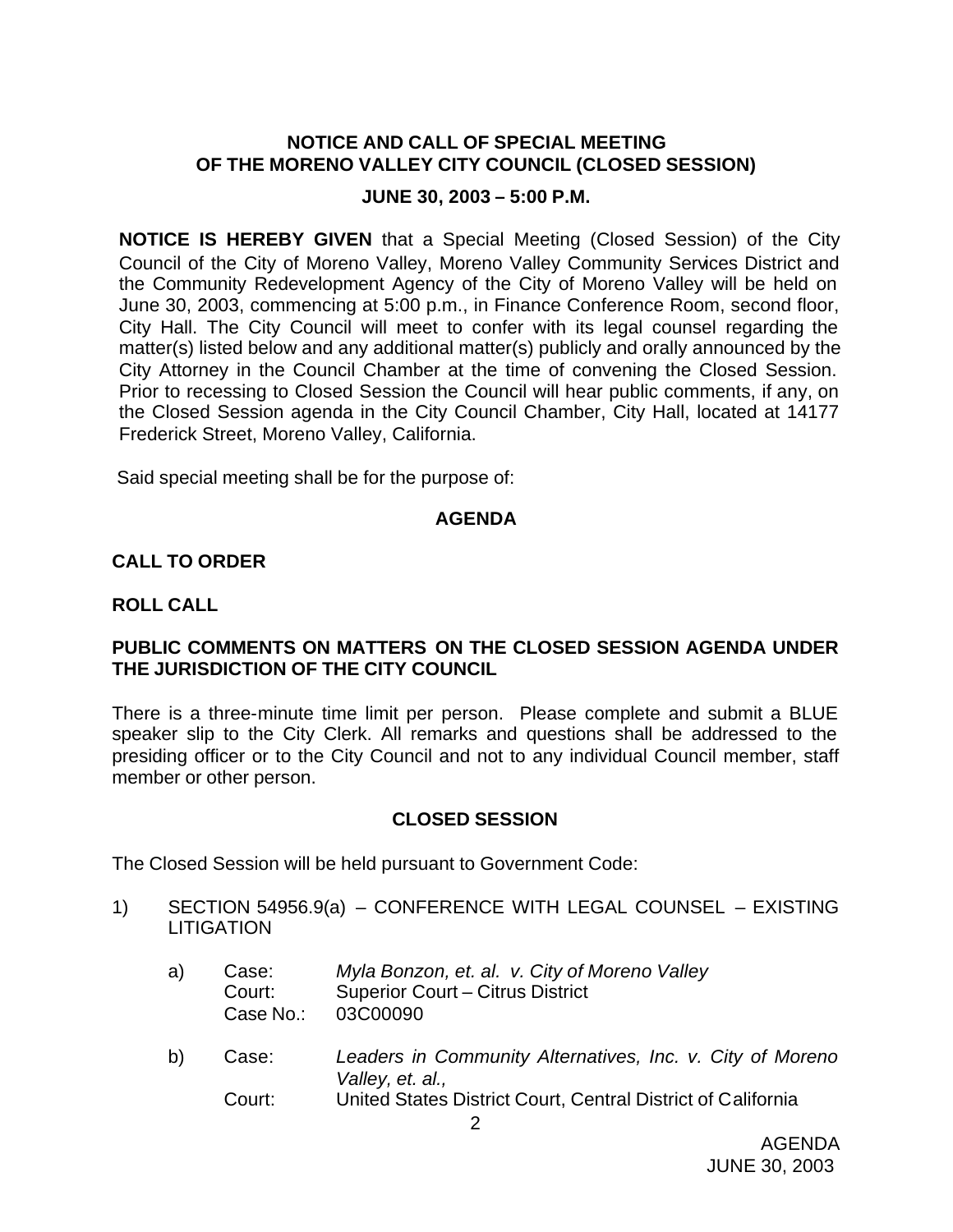Case No.: EDCV-02-1207 VAP SGLx

- c) Case: *ADAD LLC v. City of Moreno Valley, et. al.* Court: Riverside Superior Court Case No.: RIC 374644
- d) Case: *W.B. Walton v. City of Moreno Valley, et. al.* Court: Riverside Superior Court Case No.: RIC 377795
- e) Case: *Clarendon National Insurance Company v. Eastern Municipal Water District, et. al* Court: Riverside Superior Court Case No.: RIC 381325
- f) Case: *Sierra Lathing, Inc. v. City of Moreno Valley, et. al.* Court: Riverside Superior Court Case No.: RIC 281662
- g) Case: *Lockheed Martin Corporation v. RCHCA, et. al.* Court: U.S. District Court Central District of California Eastern Division
	- Case No.: EDCV 97-0051 RT (Vap)
- h) Case: *Efrain Garcia v. City of Moreno Valley* Court: United States District Court Case No.: EDCV 99-0310 RT (VAPx)
- i) Case: *Adelphia Communications Corporation, and Century-TCI California ,L.P., a Delaware Limited Partnership* Court: United States District Court Case No.: EDCV 01-0181 VAP(SGLx)
- j) Case: *Adelphia Communications Corporation, et. al.* Court: United States Bankruptcy Court Southern District of New York
	- Case No.: 02-41729 (REG)
- k) Case: *City of Moreno Valley v. David Lerma* Court: Riverside Superior Court Case No.: RIC 346259
- l) Case: *City of Moreno Valley v. Karen Smith Schuler, Marvin Schuler* Court: Riverside Superior Court Case No.: RIC 378953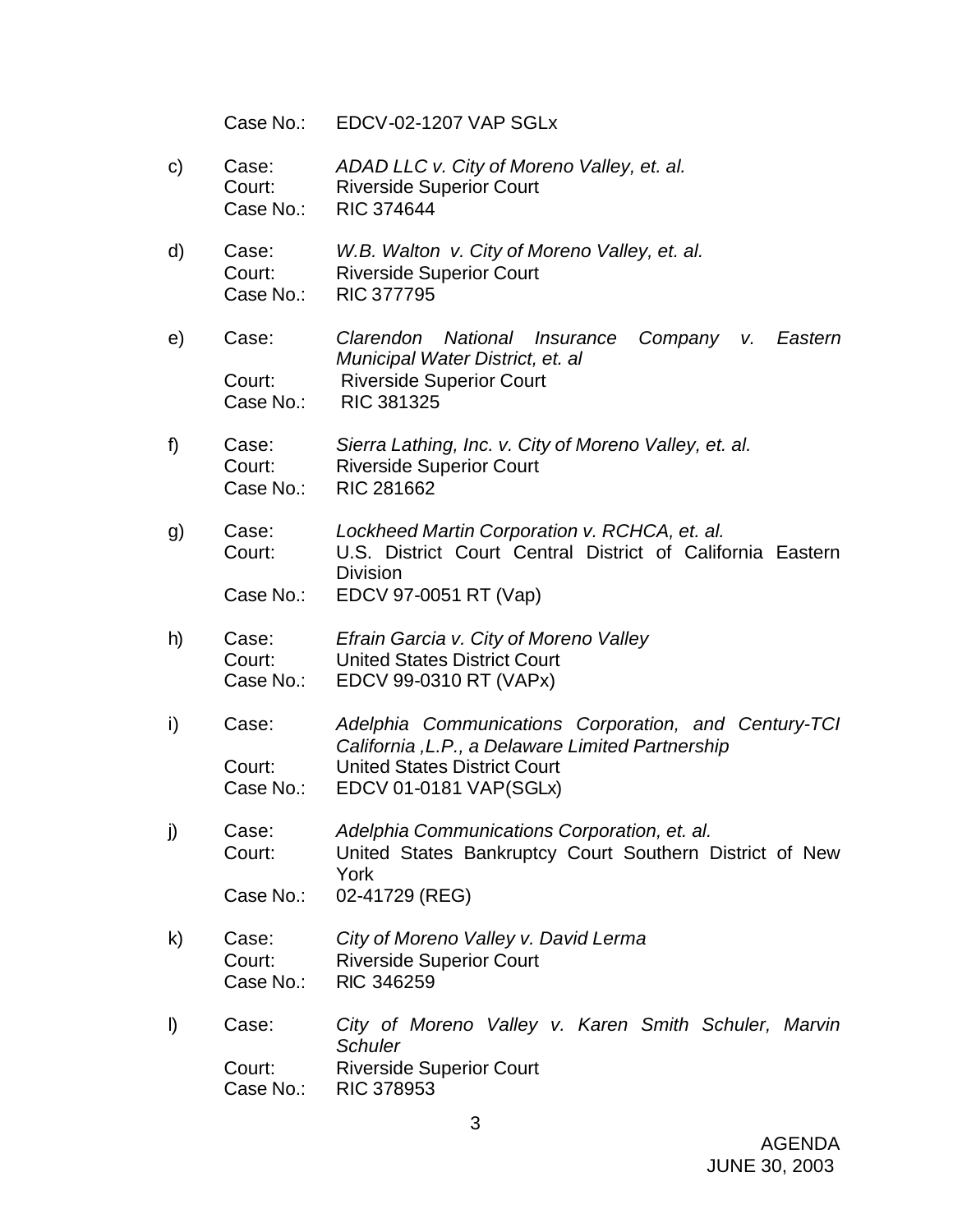- m) Case: *Moreno Valley Community Services District, a Public Body Corporate and Politic v. Marlee Enterprises, Inc., Lee Jacobsen* Court: Riverside Superior Court Case No.: RIC 381261
- 2) SECTION 54956.9(b)(1) CONFERENCE WITH LEGAL COUNSEL SIGNIFICANT EXPOSURE TO LITIGATION Number of Cases: 3
- 3) SECTION 54956.9(c) CONFERENCE WITH LEGAL COUNSEL INITIATION OF LITIGATION Number of Cases: 3
- 4) SECTION 54957.6 LABOR NEGOTIATIONS
	- a) Agency Representative: Gene Rogers Employee Organization: MVCEA
	- b) Agency Representative: Gene Rogers Employee Organization: MVMA

# **REPORT OF ACTION FROM CLOSED SESSION BY CITY ATTORNEY, IF ANY**

# **ADJOURN TO SPECIAL MEETING**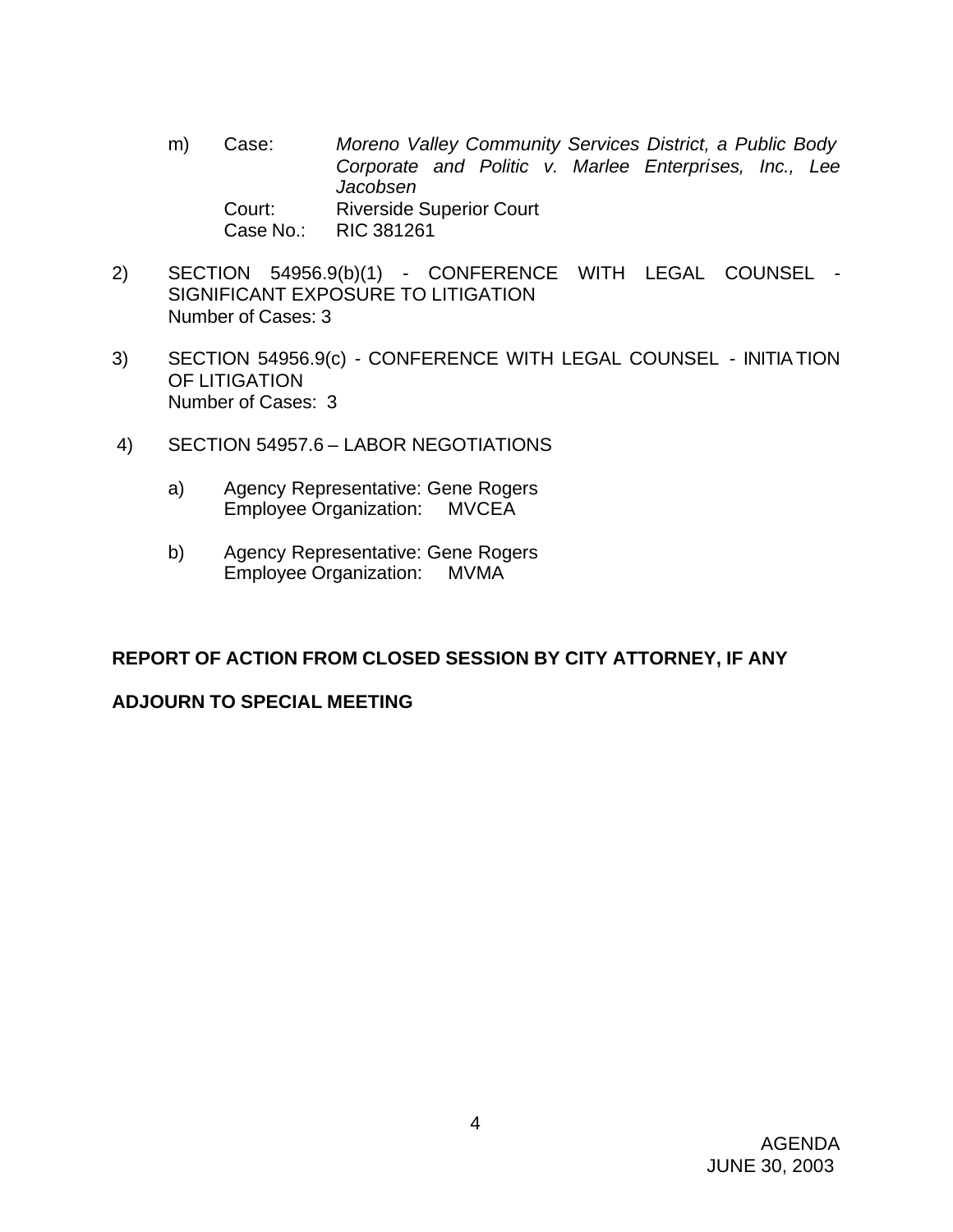

### **NOTICE AND CALL OF SPECIAL MEETING (TELEVISED) CITY COUNCIL OF THE CITY OF MORENO VALLEY MORENO VALLEY COMMUNITY SERVICES DISTRICT COMMUNITY REDEVELOPMENT AGENCY OF THE CITY OF MORENO VALLEY**

# **JUNE 30, 2003 – 7:00 P.M.**

**NOTICE IS HEREBY GIVEN** that a Special Meeting (televised) of the City Council of the City of Moreno Valley, Moreno Valley Community Services District and the Community Redevelopment Agency of the City of Moreno Valley will be held on June 30, 2003, commencing at 7:00 p.m. in the City Council Chamber, City Hall, located at 14177 Frederick Street, Moreno Valley, California.

Said special meeting shall be for the purpose of:

- **CALL TO ORDER**
- **ROLL CALL**
- **PUBLIC COMMENTS ON MATTERS ON THE SPECIAL MEETING AGENDA UNDER THE JURISDICTION OF THE CITY COUNCIL**

There is a five-minute time limit per person. Please complete and submit a GOLDENROD speaker slip to the Bailiff.

All remarks and questions shall be addressed to the presiding officer or to the City Council and not to any individual Council member, staff member or other person.

### **D. PUBLIC HEARING**

- 1. A PUBLIC HEARING REGARDING PA02-0138, A PLOT PLAN, FOR THE CONSTRUCTION OF 394 APARTMENT UNITS ON 19.795 ACRES ON THE SOUTHEAST CORNER OF DAY STREET AND EUCALYPTUS AVENUE (Report of: Community & Economic Development Director) Recommendation:
	- 1. Adopt a Negative Declaration for a PA02-0138, in that the application will not result in significant environmental impacts; and
	- 2. Adopt City Council Resolution No. 2003-51 approving PA02-0138 for the construction of 394 apartment units on 19.795 acres, based on the findings in the Resolution, and the conditions of approval.